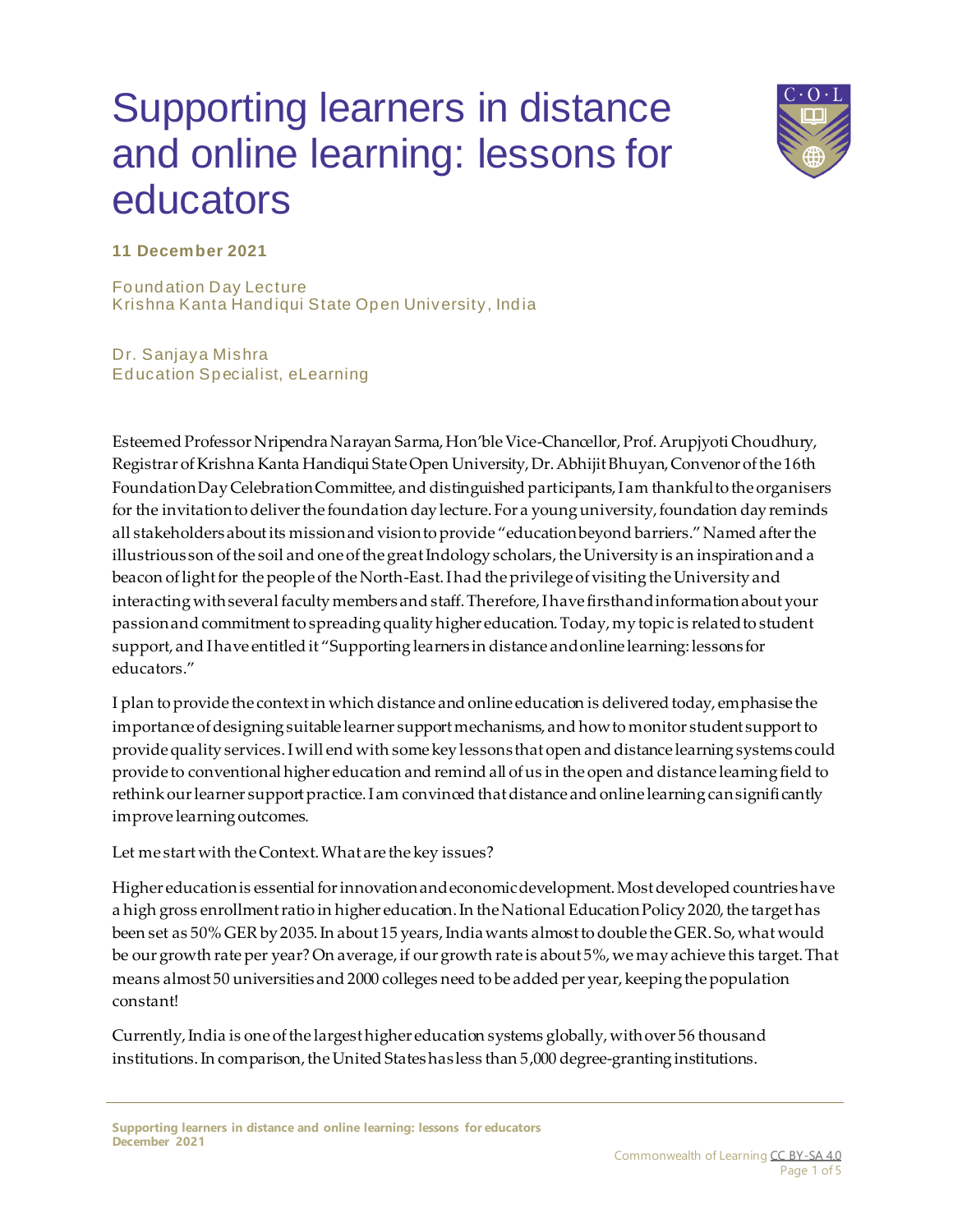In terms of the number of students, it is the second-largest system after China. The number of students in higher education in India is almost like that of the total population of Canada!

The cost of higher education in India is very high. An estimate by the Economist Intelligence Unit shows that a four-year degree costs about 500% of the average income.

A Government of India study in 2014 showed that students in India spend over 49.7 million US dollars on textbooks and supplies per year.

The quality of higher education is a significant concern. Low employability of graduates, poor quality of teaching, weak governance, insufficient funding, and complex regulatory norms continue to plague the sector. At the same time, there is a craze for international ranking without going into the core of the challenges. It is essential to realise that ranking is a business, and they compare apples and oranges. They do not reflect an accurate picture of the quality of education in the country.

The ranking of institutions to promote quality has several issues, such as rural vs. urban bias, availability of best teachers and students in a particular group of institutions, funding support for research and innovations. The ranking system also creates categories amongst institutions, leading to more disparity in academic credentials.

Quality is a continuous process, and a product of inputs and processes that happen in educational institutions. In this context, learner support needs to be seen not just in ODL institutions but in all types of educational enterprises.

India adopted a National Education Policy in 2020 that is forward-looking and focuses on using technology for teaching and learning to improve quality. While open universities do not find a place in the policy, it emphasizes multimodal and multidisciplinary higher education.

The policy has several solid recommendations for online and blended learning, including the digital divide and equity in access to technology.

The total number of Internet users in India is 45% of the population, while the world average is 59%. Household with Internet access at home is 65% worldwide, whereas, in India, it is about 24% (2018 data). Mobile subscription is much higher at 84%. What about the bandwidth?

Internet bandwidth has several bottlenecks before it reaches the consumer. However, the fixed bandwidth available to Indians on average is comparable with the global bandwidth available. Mobile data speed is almost half of the world average. So, while more people have access to mobile and smartphones, the bandwidth they get is not enough for teaching and learning.

A recent study at the University of Hyderabad corroborated this. 40% of students indicated unreliable connectivity, 30% were worried about the cost of data, and 18% indicated they could not access online classes.

The COVID-19 has put the students to mental health challenges. A European Union study indicates students had to face a heavy workload, 50% felt their performance had declined, there was inequitable access to tools and the internet, and students faced psychological and emotional well-being issues. Several Indian studies during the COVID-19 also indicated challenges for students in higher education. One study reported that 68.7 % of students had mild anxiety and 61 % had mild depression, while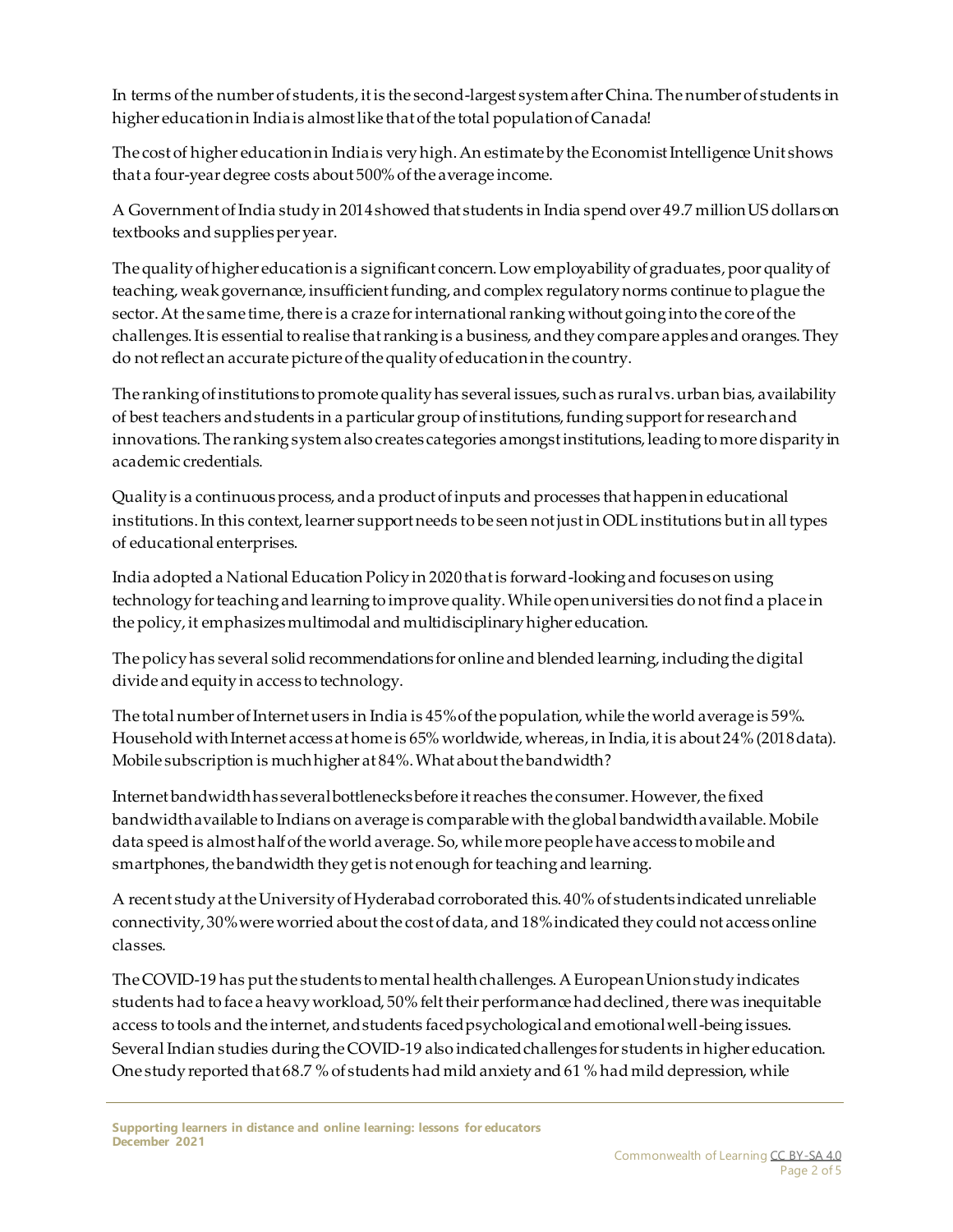another study reported that 28.7% had moderate to severe depression, and 51.5% had mild to severe anxiety.

So, the critical question for us is how to provide inclusive education for all that is based on the principles of equity, quality, and empathy? I believe open and distance learning can offer so much to the world of education to learn from, and this is my premise today for this presentation.

Designing learner support is deliberate practice. Either we do it, or we do not. It is often missing in conventional higher education but not in the open and distance learning systems.

First, we must understand distance and online learning. What we are witnessing during the current pandemic is not online learning. This is emergency remote teaching. I am afraid much of these experiences are now being attributed to online learning without appropriate evaluation and only based on anecdotal experiences. Online learning is a planned and deliberate approach to using networked technologies to design and deliver teaching and learning. For that matter, online learning is only a form of distance education.

Online learning covers both synchronous and asynchronous activities for both students and teachers. So, a Webinar is one aspect of online learning and not the entire experience.

According to Desmond Keegan, distance education is characterised by

- 1. separation of teacher and learner in the learning process;
- 2. influence of an educational organisation in the planning, designing, and delivering of learning resources and opportunities;
- 3. use of technical media for delivery of learning content;
- 4. provision of two-way communication between student and teacher, and student and students; and
- 5. absence of regular learning groups.

It is in this context that learner support needs to be seen. For some, learner support comes out of the deficient student-teacher and student-student separation model in distance education. Therefore, distance education has adopted excellent learner support practices that are equally useful to conventional education systems.

What is learner support? According to Ormond Simpson, learner support can be categorised as academic and non-academic. One is a tutoring role, and the other is a counsellor role. Often in India, these roles are combined as "academic counsellor."

Mostly, the learner support system follows a three-tier model in India. The study centers are the nearest action points for the learner, and the headquarter is the most distant. Regional centres in between perform some roles of the headquarters and the study centres. With online technologies becoming ubiquitous, many of the activities performed in the three-tier model of learner support can be moved to the online world.

However, media and technology have always played a key role in distance education, especially learner support. Printed texts are used for study guides or programme guides to inform students. Some universities use the telephone to provide remedial learning support, while many use SMS to remind students about critical dates and responsibilities. Radio and television are used for tutoring, in addition to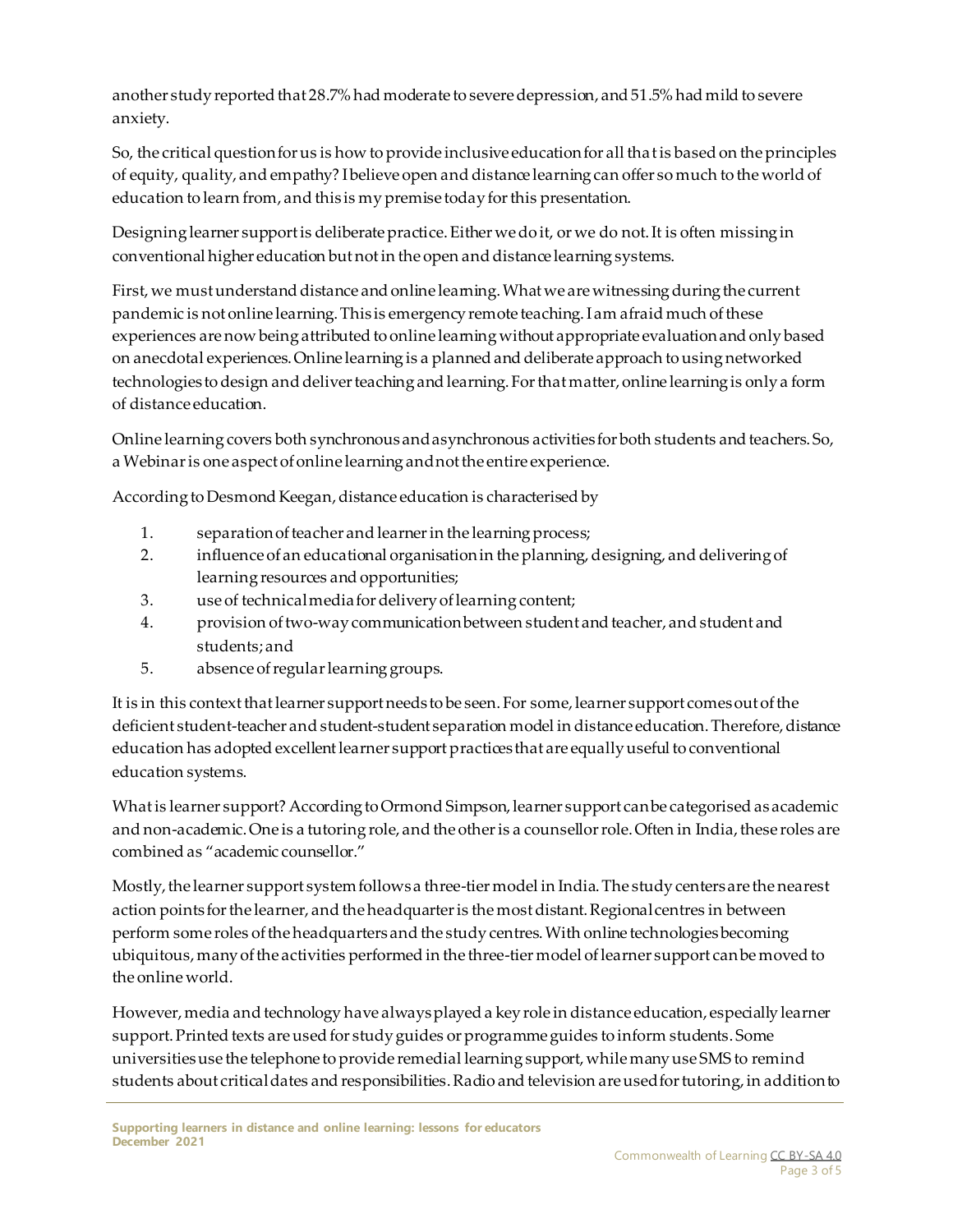the print material, for providing learner support. Nowadays, social media is also used to clarify doubts and interact with students.

The learner support system can be one-to-one or group-based. Mainly, when it comes to tutoring and content-based clarification, group-based learner support is best. The one-to-one support is used via telephone, chatbots, and online services to provide personalised support.

Learner support can be provided at three stages – pre-entry, during a course, and on completing a course. While pre-entry and end-of-course support is provided in many conventional institutions, support is limited during the course. The distance and online education provide support services throughout the course, 24X7. The National Institute of Open Schooling in India uses a call centre to provide learner support 24X7.

It is learner support that turns content in online distance education into an engaging course with interaction and practice.

Adequate learner support requires a range of skills and competencies. While subject knowledge is essential, tutors or academic counsellors need empathy, listening skills, and warmth to support the learners. Sometimes, it is not easy to empathise if you are not a distance learner. To provide practical support services, you must feel for the students and have a passion for helping them learn.

Earlier the thinking was students read the learning materials to succeed. Whereas the current thinking is that to succeed, the student needs to learn from the course materials and interact with students and tutors to succeed. Learner support plays a crucial role in student success.

If that is so, how do we monitor and evaluate learner support? How good are we at providing learner support?

Research shows that quality in the distance and online course is a function of systems quality, materials quality, and learner support quality. These three factors combined support student satisfaction and achievement.

From a service quality perspective, we must evaluate learner support using five criteria:

- 1. Reliability: e.g., ability to perform counselling sessions without cancellation
- 2. Responsiveness: Quick and timely delivery of services
- 3. Assurances: Ensuring trust in the systems and practices
- 4. Empathy: Personalised services with warmth
- 5. Tangibles: Welcoming environment, both in physical and online space, including the accessibility

Open and distance learning institutions use various tools to monitor support services provided. Some of these are (i) observation of counselling sessions; (ii) monitoring of functioning of study centres; (iii) tracking assignments submission and return; (iv) tracking material dispatch; (v) monitoring of evaluated assignments; (vi) student course experience surveys; (vii) learner dropout data.

Now, let me turn to the final part of my presentation. What are the lessons? What are the best practices that anyone can follow in higher education?

**Supporting learners in distance and online learning: lessons for educators December 2021**